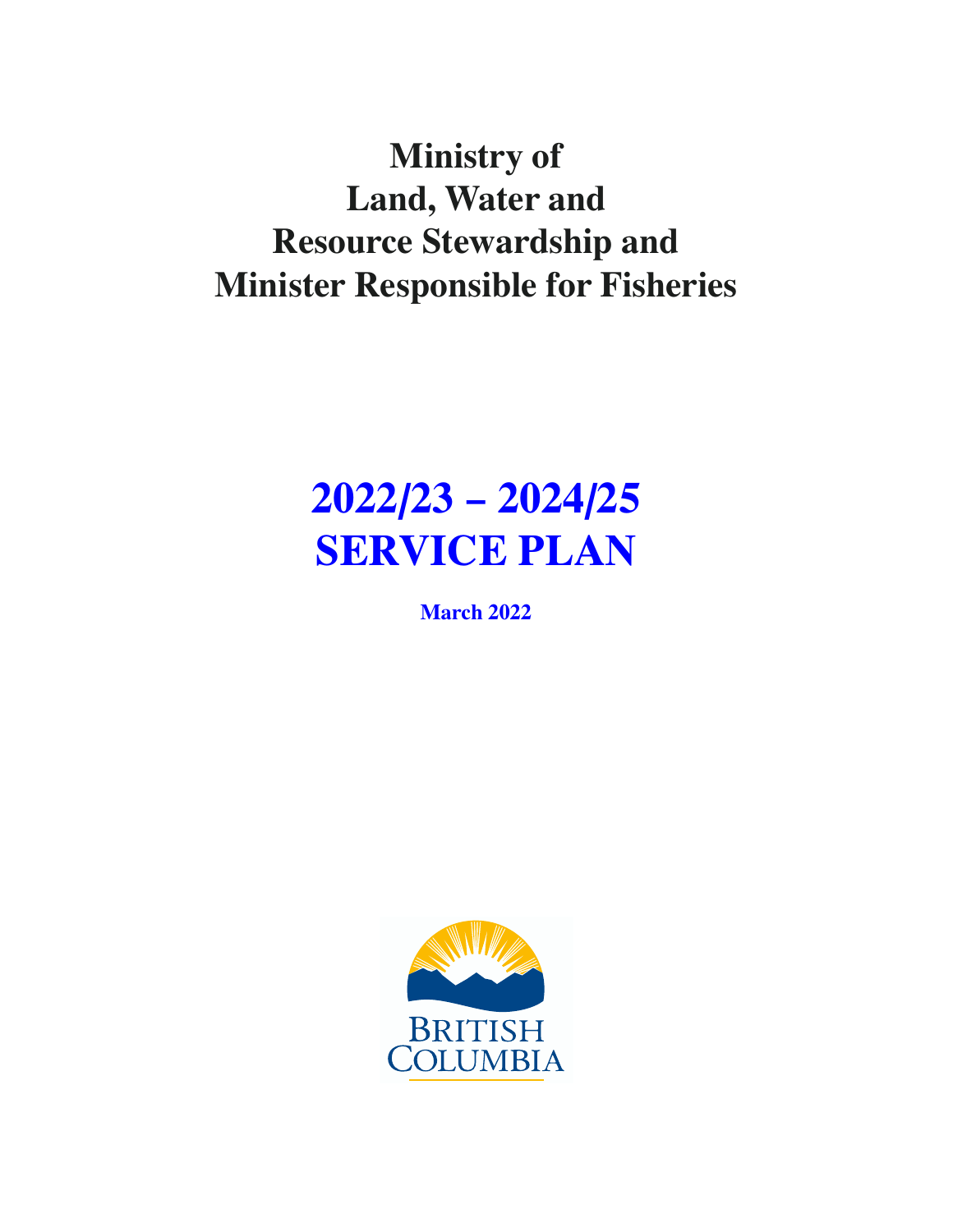For more information on the Ministry of Land. Water and Resource Stewardship and Minister Responsible for Fisheries contact:

PO BOX 9367

STN PROV GOVT BC

#### V8W 9M3

#### 778-974-5507

#### Or visit our website at

<https://www2.gov.bc.ca/LWRS>

Published by the Ministry of Land, Water and Resource Stewardship and Minister Responsible for Fisheries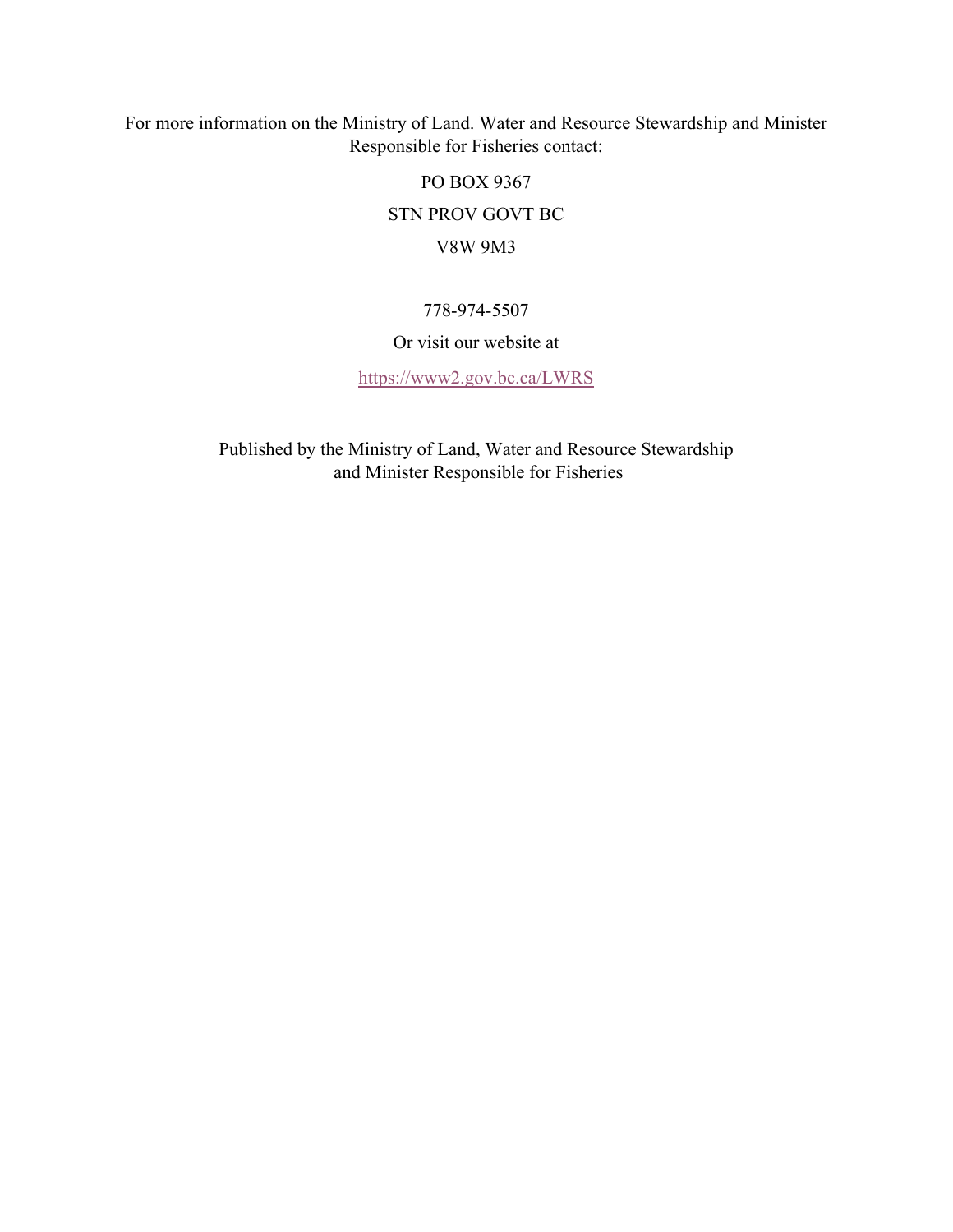# <span id="page-2-0"></span>**Minister's Accountability Statement**



The *Ministry of Land, Water and Resource Stewardship 2022/23 – 2024/25 Service Plan* was prepared under my direction in accordance with the *Budget Transparency and Accountability Act*. I am accountable for the basis on which the plan has been prepared.

 $\epsilon$ 

Honourable Josie Osborne

Minister of Land, Water and Resource Stewardship and Minister Responsible for Fisheries March 9, 2022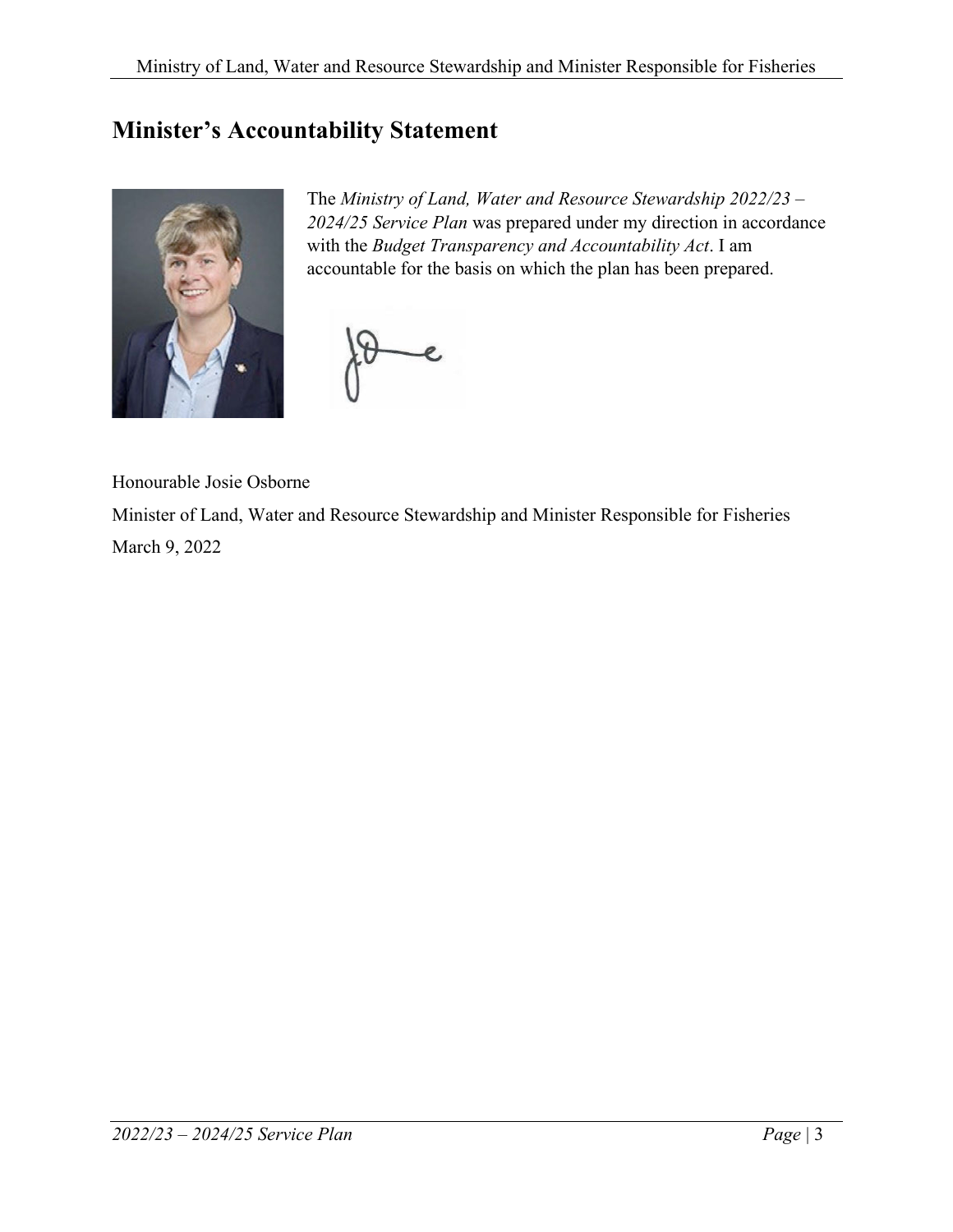# **Table of Contents**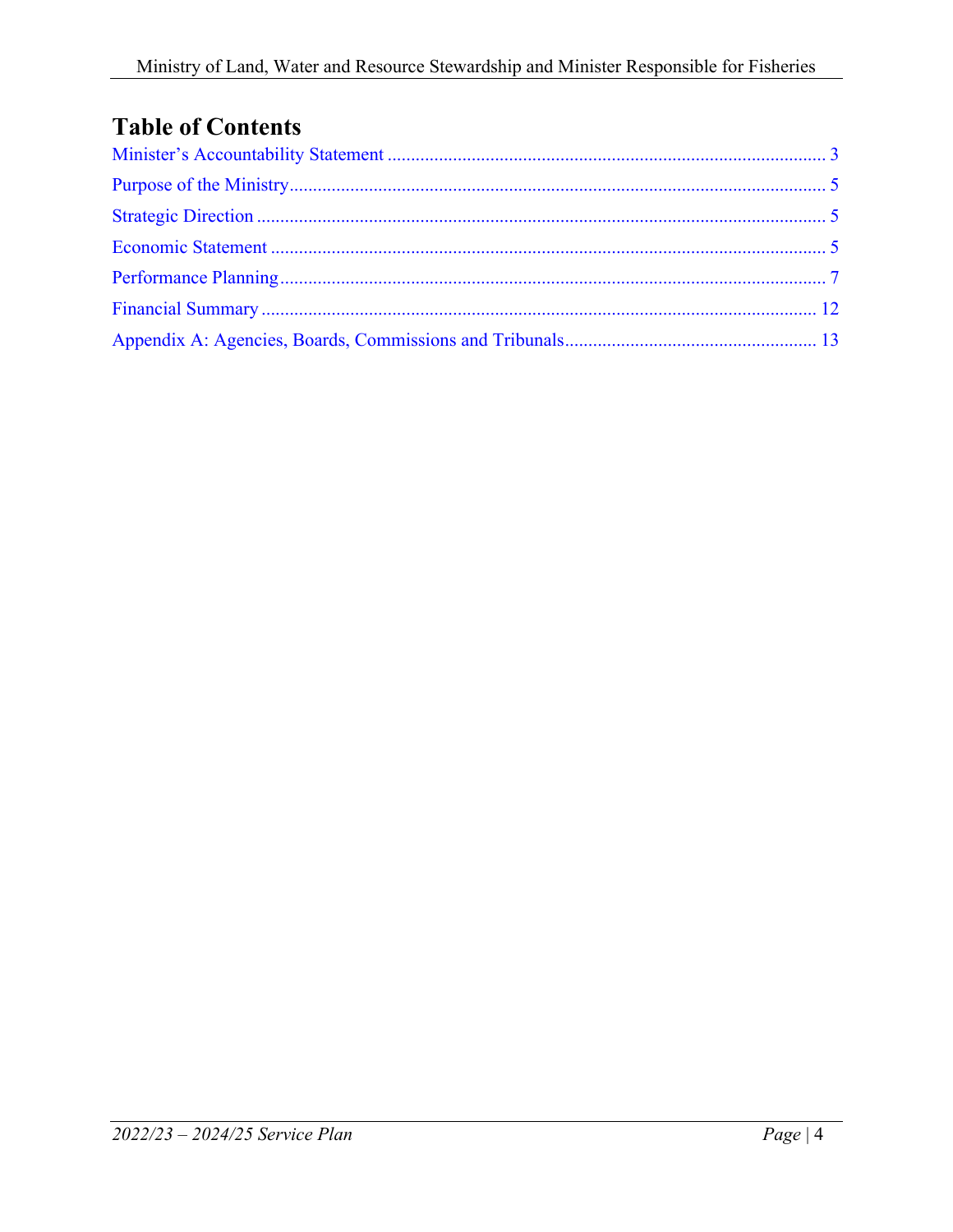# <span id="page-4-0"></span>**Purpose of the Ministry**

The Ministry of Land, Water and Resource Stewardship works with other natural resource sector ministries to achieve British Columbia's goals of reconciliation with Indigenous Peoples, economic recovery, and environmental sustainability. The Ministry will be responsible for the effective development of land and marine use policy and planning, biodiversity and ecosystem health, including species at risk policy and program management. The Ministry will also be responsible for developing a new vision for land and resource management with First Nations that will embrace shared decision-making on the land base as part of [reconciliation with](https://www2.gov.bc.ca/gov/content/environment/natural-resource-stewardship/consulting-with-first-nations/first-nations-negotiations/reconciliation-other-agreements) [Indigenous Peoples in B.C.](https://www2.gov.bc.ca/gov/content/environment/natural-resource-stewardship/consulting-with-first-nations/first-nations-negotiations/reconciliation-other-agreements)

To do this work the Ministry is accountable for all or key parts of the *Environment and Land Use Act, Flathead Watershed Area Conservation Act, Forest and Range Practices Act, Land Act, Ministry of Environment Act, Ministry of Forests and Range Act, Muskwa-Kechika Management Area Act, Skagit Environmental Enhancement Act, Water Sustainability Act,* and the *Wildlife Act.*

# <span id="page-4-1"></span>**Strategic Direction**

In 2022/2023, the Government of British Columbia will continue its whole-of-government response to the COVID-19 pandemic with a focus on protecting the health, social and economic well-being of British Columbians. Building on our economic, environmental, and social strengths while looking to seize opportunities to improve outcomes for all British Columbians will be an important aspect of each ministry's work as we respond to COVID-19 and recover from devastating floods and wildfires. The policies, programs and projects developed over the course of this service plan period will align with the five foundational principles established by Government in 2020: putting people first; working toward lasting and meaningful reconciliation; supporting equity and anti-racism; ensuring a better future through fighting climate change and meeting our greenhouse gas reduction targets; and supporting a strong, sustainable economy that works for everyone.

This 2022/23 service plan outlines how the Ministry of Land, Water and Resource Stewardship will support the government's priorities including the foundational principles listed above and selected action items identified in the February 25, 2022 [Minister's Mandate Letter.](https://www2.gov.bc.ca/assets/gov/government/ministries-organizations/premier-cabinet-mlas/minister-letter/lwrs-osborne-mandate_2022_-_secured.pdf)

# <span id="page-4-2"></span>**Economic Statement**

B.C.'s economy has rebounded from the impacts of the COVID-19 pandemic that began in 2020, despite significant pandemic variant and climate-related events. A strong health response, high vaccination rates, increased infrastructure investments and supports for British Columbians struggling through the pandemic has helped the province rebound. While the recovery has broadened over the past year, it remains uneven with sectors like tourism, hospitality and live recreation events not fully recovered. The path of the ongoing economic recovery in B.C. and its trading partners remains highly uncertain. However, rebuild efforts from the November 2021 floods are expected to provide some support to economic activity in the province. The Economic Forecast Council (EFC) estimates that B.C. real GDP expanded by 5.1 per cent in 2021 and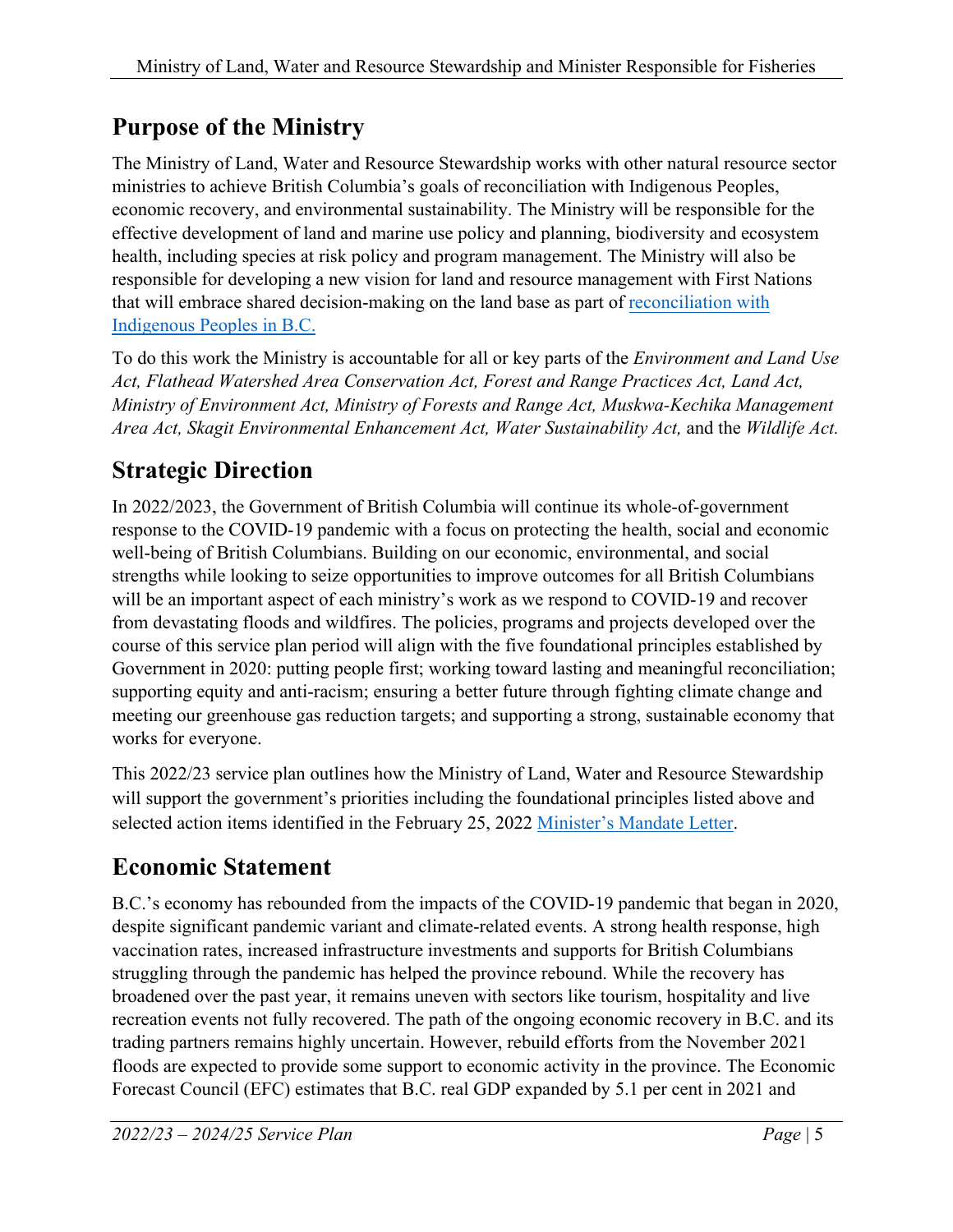expects growth of 4.2 per cent in 2022 and 2.7 per cent in 2023. Meanwhile for Canada, the EFC projects national real GDP growth of 4.1 per cent in 2022 and 2.8 per cent in 2023, following an estimated gain of 4.7 per cent in 2021. As such, B.C.'s economic growth is expected to be broadly in line with the national average in the coming years. The pandemic has increased risks to B.C.'s economic outlook, such as the emergence of further variants of concern, inflationary supply chain disruptions, extended travel restrictions, and the continued impact of the slower recovery in some sectors of the B.C. economy. Further risks include ongoing uncertainty regarding global trade policies, and lower commodity prices.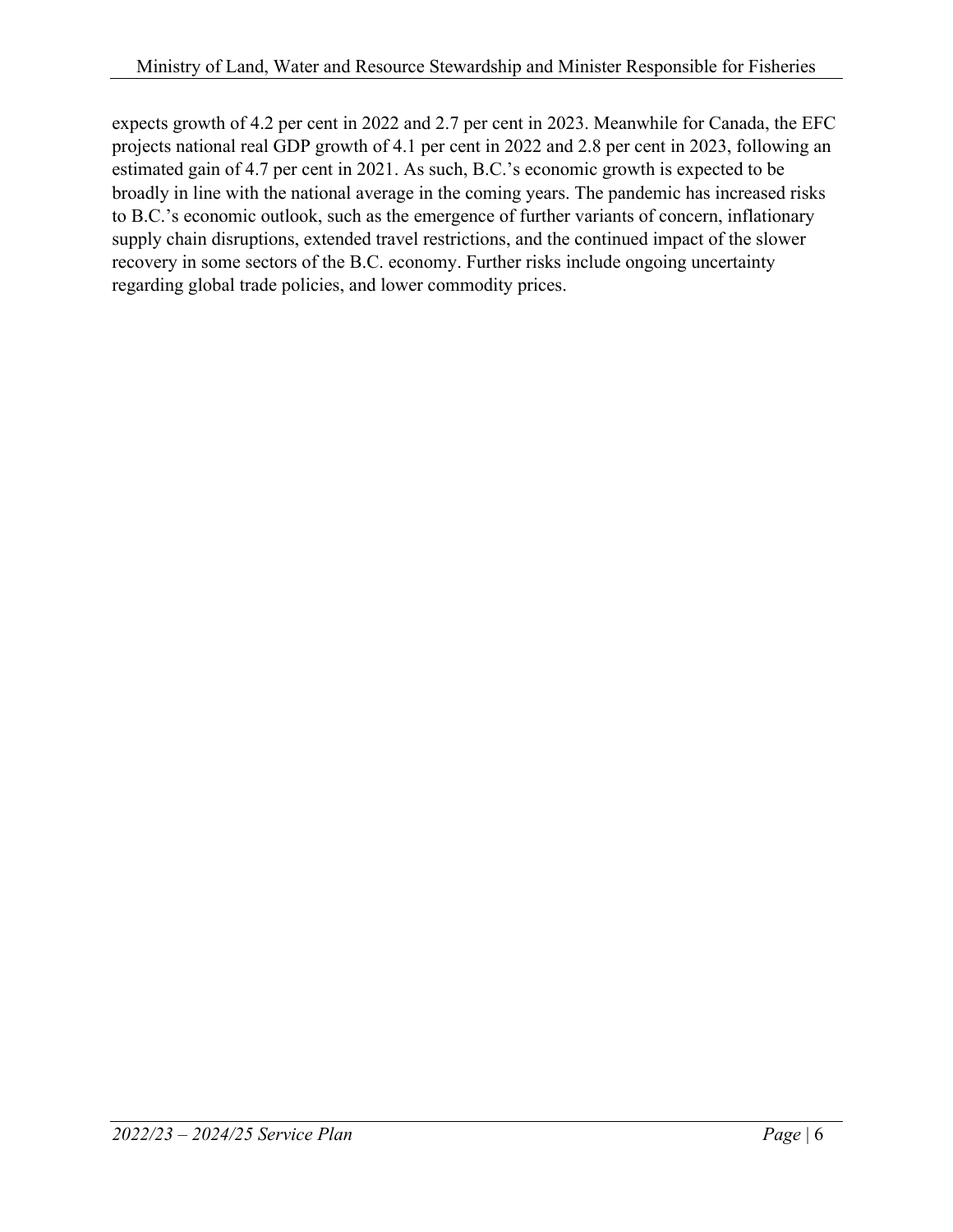# <span id="page-6-0"></span>**Performance Planning**

### **Goal 1: Co-develop a Vision for Natural Resources Co-management and Shared Decision Making with Indigenous Nations**

The Ministry will work with Nations to build a vision for co-management on the land base that embraces shared decision making and builds an approach for co-management of land and natural resources that will ensure effective management now and in the future.

#### **Objective 1.1: Strengthen Partnerships and Advance Engagement with Indigenous Peoples in the Stewardship of B.C.s Natural Resource Values**

The Ministry will develop a path forward with Indigenous Peoples, through partnerships and engagement, which includes the continued development of sector strategies and plans, the alignment of natural resource sector laws and the development of tools and supports.

#### **Key Strategies**

- Support the coordinated operation and expansion of collaborative Indigenous forums between Indigenous governments and the Province, such as the Environmental Stewardship Initiative and the Collaborative Stewardship Framework.
- Support the planning and management of agreements including the Marine Plan Partnership for the North Pacific Coast and the Great Bear Rainforest Agreement.
- Develop a long-term collaborative approach with Indigenous partners to manage cumulative effects on the land base to balance economic opportunities and protect environmental and cultural values.

#### **Performance Measurement**

- The Ministry will finalize and implement a plan in collaboration with Indigenous governments to increase the number of Forum partnerships outlining co-governance and shared decision-making models supporting trusted integrated resource management. The Ministry will start with a 2021/22 baseline of nine Forum partnerships, expanding the number of partnerships in subsequent years.
- The Ministry, through its work with Nations, will co-develop performance measures to track progress on a co-management and shared decision-making framework and these measures will be reflected in future service plans.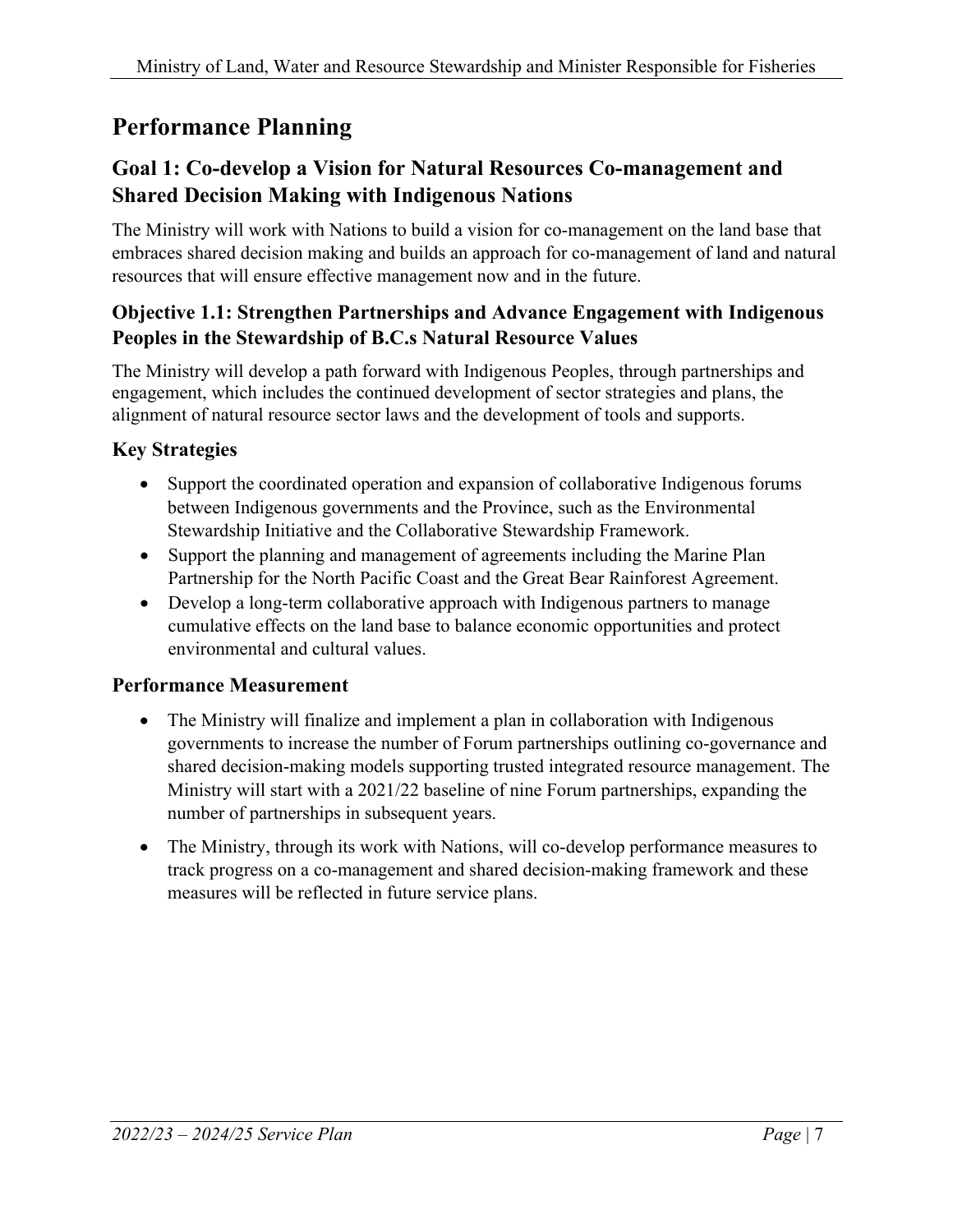### **Goal 2: Improve Stewardship of Land and Water for Reconciliation, Environmental Protection and Economic Development**

Modernized land use planning, undertaken with First Nations, will help to identify areas where environmental values are affirmed through protection and sustainable economic opportunities. The Ministry is focussing on strengthening monitoring efforts and ensuring that land and water plans reflect current conditions and consider the changing climate.

#### **Objective 2.1: Improve Wildlife Management, Protect Wildlife Habitat, and Support the Recovery of Species at Risk**

The Ministry will collaborate with partners to develop and improve relationships, agreements, and strategies that enhance wildlife management and biodiversity.

#### **Key Strategies**

- Work in partnership with the federal government to develop a Nature Agreement that will reinforce collaboration on B.C. and Canada's shared commitment to advance conservation and stewardship in a way that supports reconciliation and economic opportunities.
- With the advice of the Minister's Wildlife Advisory Council, work with the First Nations-B.C. Wildlife Stewardship and Habitat Conservation Forum, wildlife stakeholders and organizations, Indigenous Peoples, rural communities, natural resource development industry stakeholders, neighbouring jurisdictions and the public, to implement the [Together for Wildlife Strategy.](https://www2.gov.bc.ca/assets/gov/environment/plants-animals-and-ecosystems/wildlife-wildlife-habitat/together-for-wildlife/together-for-wildlife-strategy.pdf)
- Together with Indigenous Peoples, stakeholders, the Ministry of Environment and Climate Change Strategy and other B.C. ministries, plan and deliver key actions to stabilize, recover and/or maintain identified woodland caribou herds in B.C.
- Connect the systems, tools and people to the transformative work taking place across the natural resource sector and increase the Province's ability to manage for cumulative effects through integrated, science-based land, aquatic, resource, and geographic data.

#### **Performance Measurement**

• The Ministry will develop performance measures related to these strategies to be included in the 2023/24 Service Plan.

#### **Objective 2.2: Advance Modernized Land Use Planning**

Land use planning sets the strategic direction to guide sustainable resource stewardship and management of provincial public land and waters that meets economic, environmental, social, and cultural objectives. Modernized land use planning is led by the B.C. government in partnership with Indigenous governments and includes engagement of communities, local governments, industry and other stakeholders.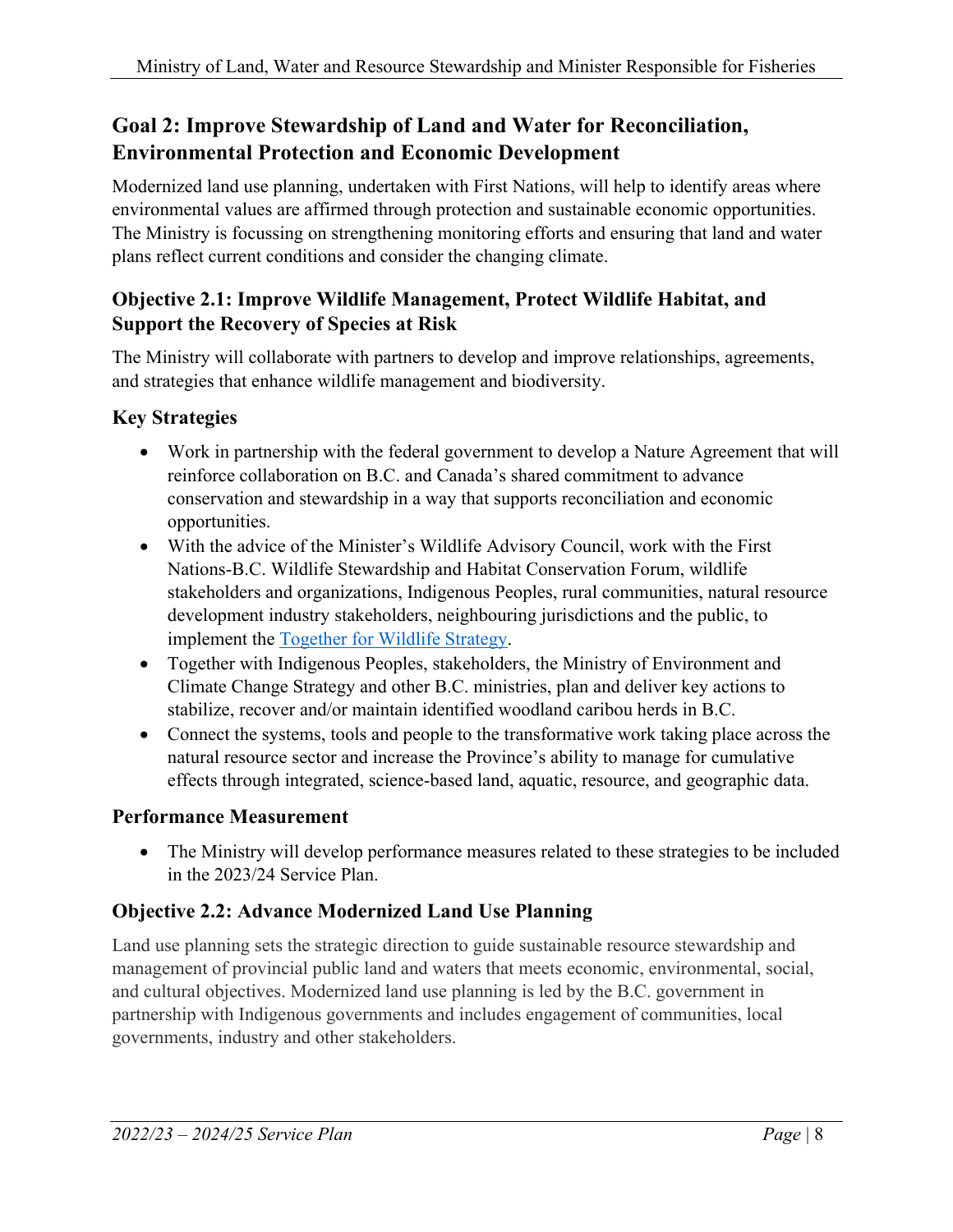#### **Key Strategies**

• Continue to partner with Indigenous governments and engage stakeholders and communities to identify and set land-use objectives through modernized land-use planning, ensuring sustainable natural resource management reflects shared social, cultural, economic and environmental values.

#### **Performance Measurement**

- The Ministry will finalize and implement a plan to increase the participation of Indigenous Nations in Modernized Land Use Planning processes, building upon the success of current modernized land use planning tables.
- The Ministry will start with a 2021/22 baseline of 24 First Nations participating in land use planning processes, expanding on the number of partnerships over subsequent fiscal years, and reporting on the outcomes of these initiatives in future reports, including Annual Service Plan Reports.

#### **Objective 2.3: Improve Water Stewardship from Source to Tap**

British Columbians depend on water for drinking, washing, cooking, growing our food, and recreation. Small businesses and industries also rely on water to support economic opportunities. Water is essential for aquatic life and sustaining our world class fisheries. Importantly, water has cultural and spiritual significance for Indigenous Peoples. The Ministry works with Indigenous governments, stakeholders, and partners to plan and set objectives that guide water stewardship.

#### **Key Strategies**

- Building on the engagement process underway and working with Indigenous nations and federal and local governments, create a Watershed Security Strategy and begin the development and approval process of an associated Watershed Security Fund to protect clean water.
- Develop and implement a provincial approach to establish Water Sustainability Plans.

#### **Performance Measurement**

• The Ministry will make progress on the Watershed Security Strategy and Fund. Performance measures will be considered for the 2023/24 Service Plan.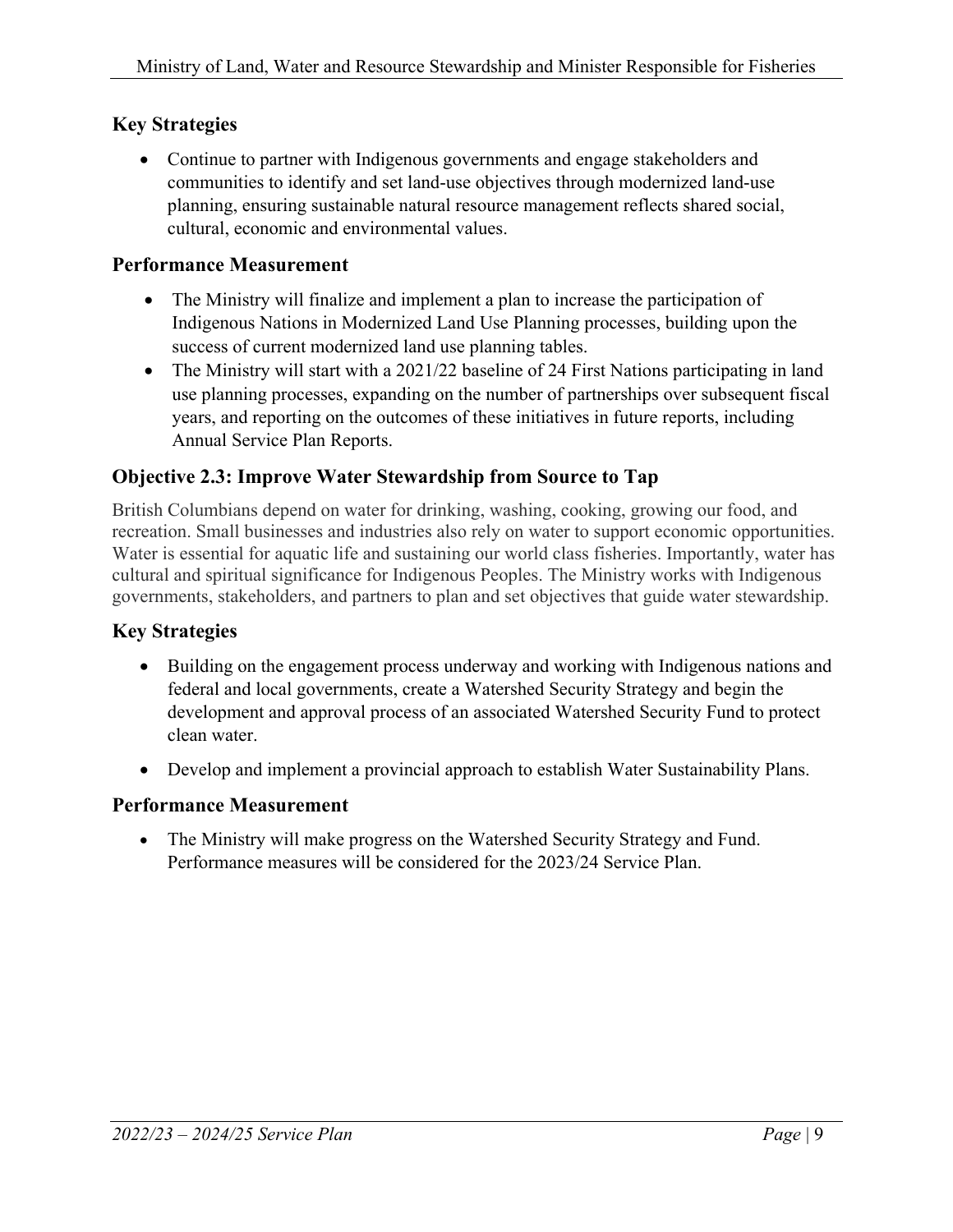# **Goal 3: Stewardship of Marine and Coastal Values for Environmental Protection, Economic Development, and Reconciliation**

This goal addresses the Ministry's role in working with Indigenous Nations and partners to ensure sustainable use of our coastal and marine spaces, marine fisheries, and production in the aquaculture sector as part of government's broader goals on economic recovery, rural and coastal community growth, and food security. Supporting these efforts requires investing in conservation and restoration of species and their habitats, infrastructure, and programs supporting healthy fish populations and sustainable harvests.

### **Objective 3.1: Address Fish Species Declines**

Reinvigorate provincial programs that address wild salmon and other fish species declines and coastal fisheries economies. Investments will align with recommendations from B.C.'s Wild Salmon Advisory Council and other fisheries reviews.

### **Key Strategies**

- Work with the Federal Government, First Nations leadership, and stakeholders to develop strategies for wild salmon recovery and revitalization in B.C.
- Explore ways to enhance investment in the British Columbia Salmon Restoration and Innovation Fund, a contribution program funded jointly by the federal and provincial governments.
- Explore options for unlocking under-utilised salmon habitat rendered impassable by natural or human causes.
- Explore policies to prioritize wild salmon and other fish species recovery in provincial natural resource programs.

### **Performance Measurement**

• The Ministry, in its first year of operation, will consider appropriate performance measures and targets linked to strategies for wild salmon and other fish species for the 2023/24 Service Plan.

# **Objective 3.2: Develop a Coastal Marine Strategy**

The Province has committed to develop a new coastal marine strategy, in cooperation with the federal government, Indigenous Peoples, and coastal communities, to provide a blueprint for future stewardship, economic resilience and management of our coastal waters. This work complements work on a network of Marine Protected Areas in the Northern Shelf Bioregion and continued implementation of the integrated marine plans developed under the Marine Plan [Partnership.](http://mappocean.org/)

### **Key Strategies**

• In partnership with First Nations, federal and local governments, and other natural resource ministries, develop the first Provincial Coastal Marine Strategy to better protect coastal habitat while supporting coastal economies.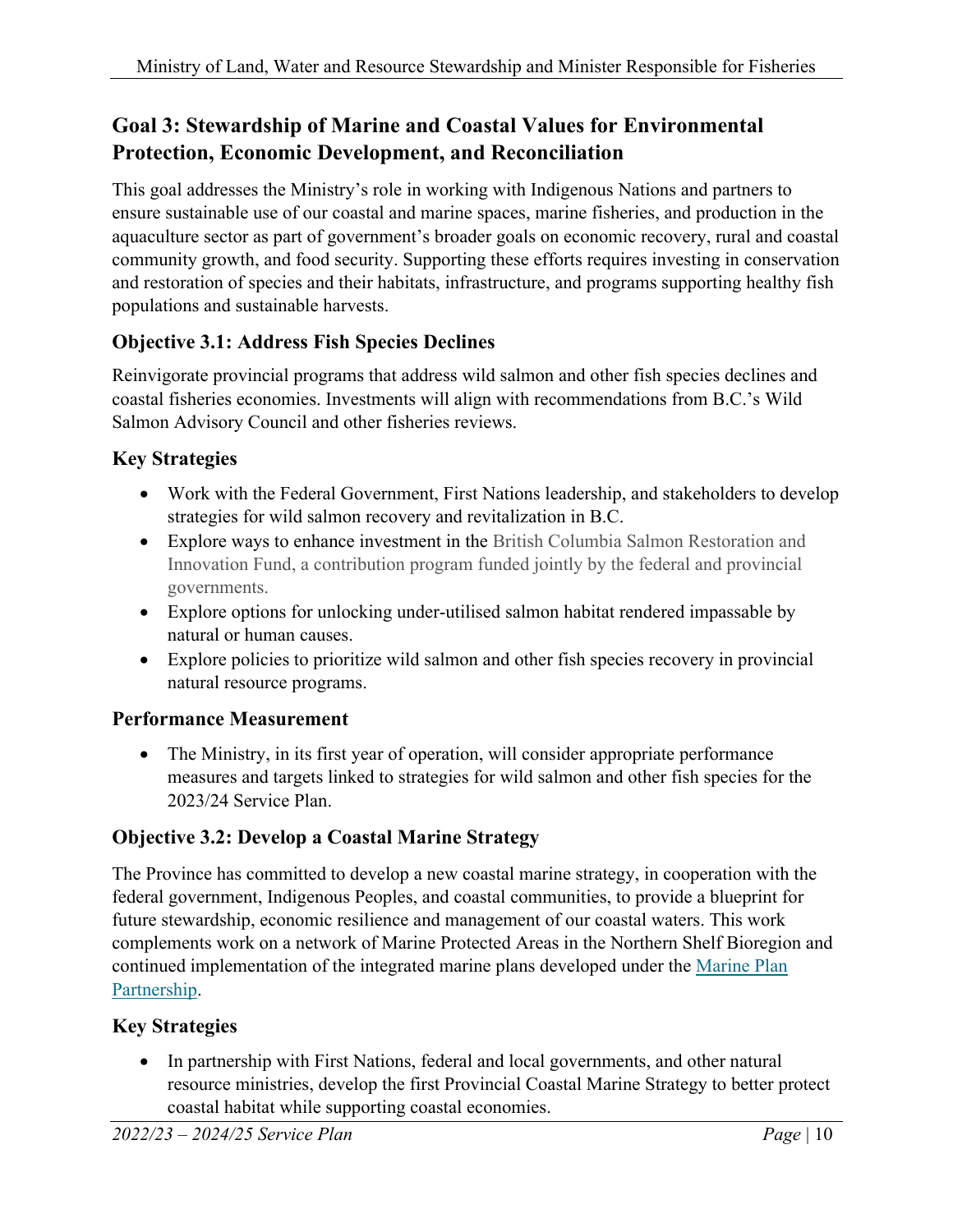- In partnership with First Nations, federal and local governments work to develop the first ever Marine Protected Area Network in Canada.
- Continue to work with Marine Plan Partnership First Nations partners to secure a durable and stable implementation financing model.

#### **Performance Measurement**

• The Ministry, in its first year of operation, will consider appropriate performance measures and reporting to reflect outcomes from the Coastal Marine Strategy and the Marine Protected Areas Network.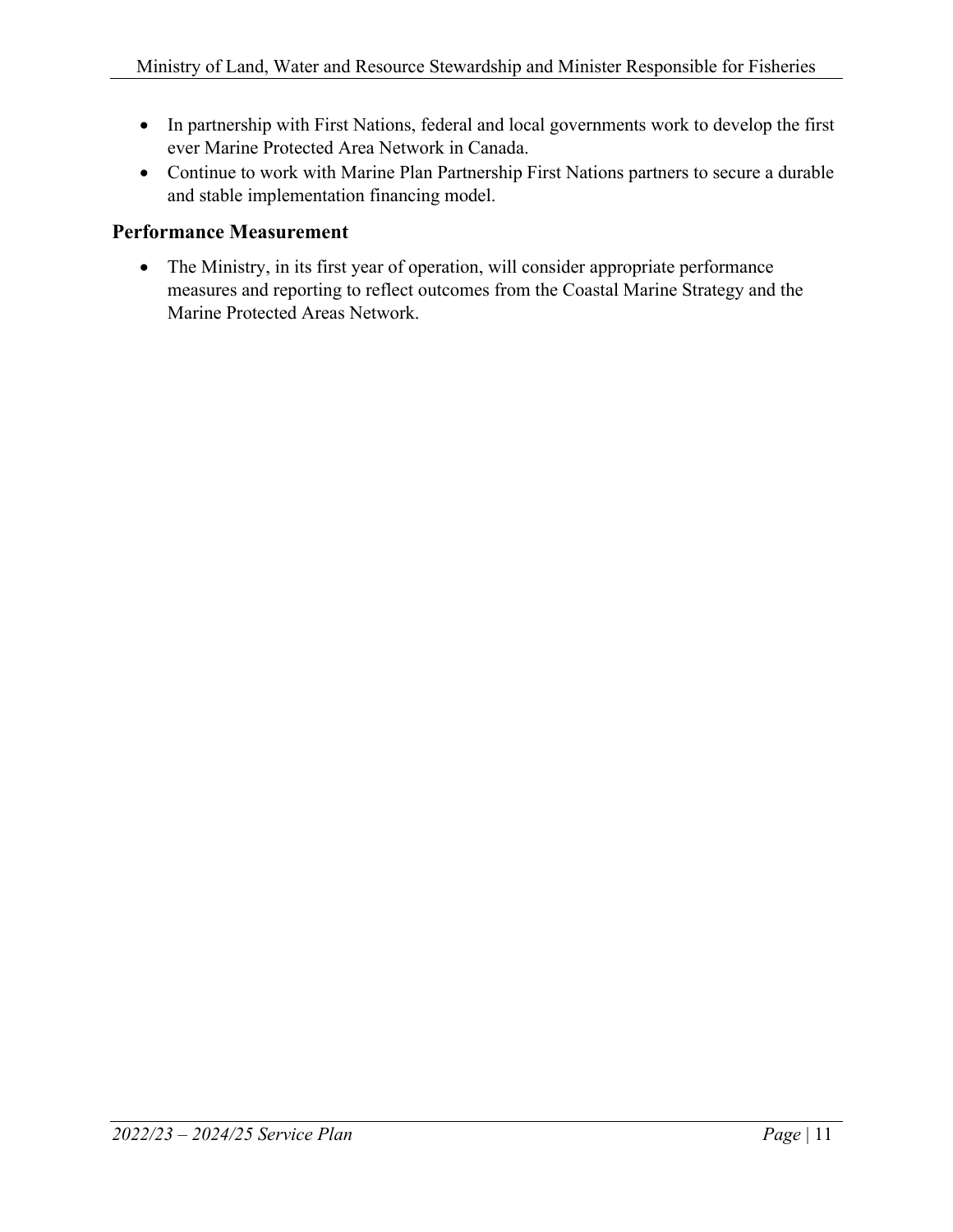# <span id="page-11-0"></span>**Financial Summary**

| <b>Core Business Area</b>                                                      | 2021/22<br><b>Restated</b><br>Estimates <sup>1</sup> | 2022/23<br><b>Estimates</b> | 2023/24<br>Plan  | 2024/25<br>Plan |  |  |
|--------------------------------------------------------------------------------|------------------------------------------------------|-----------------------------|------------------|-----------------|--|--|
| <b>Operating Expenses (\$000)</b>                                              |                                                      |                             |                  |                 |  |  |
| Land Use Policy and Planning and<br><b>Terrestrial Ecosystems</b>              | 42,031                                               | 43,063                      | 43,717           | 43,717          |  |  |
| Watershed, Aquatic Ecosystems,<br>Fisheries and Coastal Policy and<br>Planning | 5,998                                                | 6,831                       | 7,415            | 7,415           |  |  |
| Information, Innovation and Technology                                         | 21,828                                               | 21,921                      | 21,985           | 21,985          |  |  |
| Reconciliation and Natural Resource<br><b>Sector Policy</b>                    | 497                                                  | 1,835                       | 2,776            | 2,776           |  |  |
| Natural Resource Sector Secretariat                                            | 3,836                                                | 5,333                       | 6,389            | 6,389           |  |  |
| <b>Executive and Support Services</b>                                          | 7,818                                                | 13,025                      | 16,786           | 16,786          |  |  |
| <b>Total</b>                                                                   | 82,008                                               | 92,008                      | 99,068           | 99,068          |  |  |
| <b>Ministry Capital Expenditures (Consolidated Revenue Fund) (\$000)</b>       |                                                      |                             |                  |                 |  |  |
| <b>Executive and Support Services</b>                                          | $\boldsymbol{0}$                                     | 245                         | $\theta$         | $\theta$        |  |  |
| <b>Total</b>                                                                   | $\bf{0}$                                             | 245                         | $\boldsymbol{0}$ | $\bf{0}$        |  |  |
| <b>Other Financing Transactions (\$000)</b>                                    |                                                      |                             |                  |                 |  |  |
| <b>Total Receipts</b>                                                          | $\bf{0}$                                             | $\mathbf{0}$                | $\mathbf{0}$     | $\mathbf{0}$    |  |  |
| <b>Total Disbursements</b>                                                     | 0                                                    | $\mathbf{0}$                | $\mathbf{0}$     | $\mathbf{0}$    |  |  |
| <b>Total Net Cash Requirements (Source)</b>                                    | 0                                                    | $\mathbf{0}$                | $\mathbf{0}$     | $\mathbf{0}$    |  |  |

<sup>1</sup> For comparative purposes, amounts shown for 2021/22 have been restated to be consistent with the presentation of the *2022/23 Estimates*.

\* Further information on program funding and vote recoveries is available in th[e Estimates and Supplement to the](http://www.bcbudget.gov.bc.ca/)  [Estimates.](http://www.bcbudget.gov.bc.ca/)